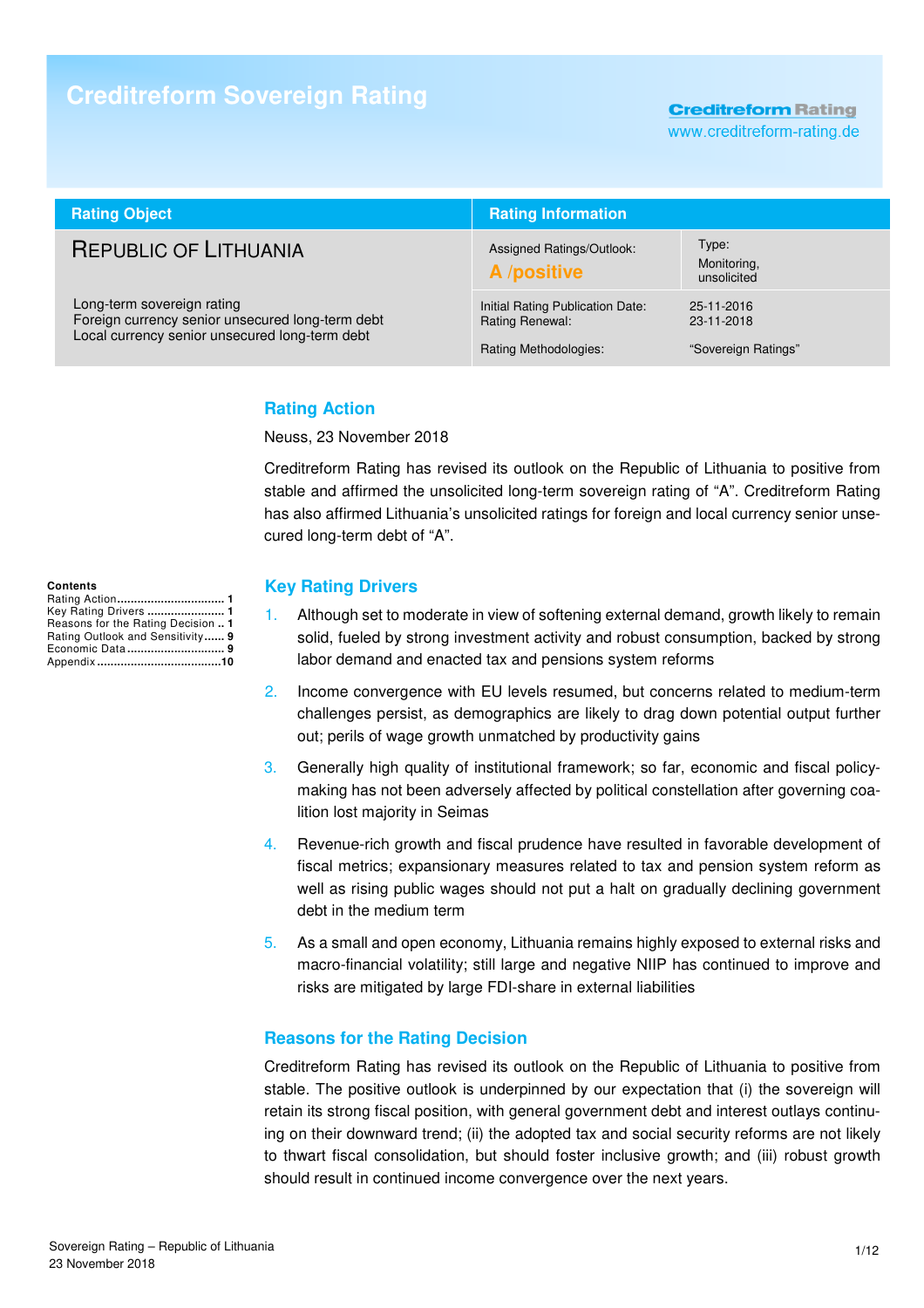Our assessment of the Republic of Lithuania's creditworthiness continues to reflect its generally solid macroeconomic performance profile, balancing relatively high levels of wealth, strong economic growth, and a business-friendly environment against a high degree of macroeconomic volatility and structural impediments to medium- to long-term economic growth.

To begin with, Lithuania's macroeconomic profile continues to be somewhat constrained by its small and open economy, which makes it more prone to external shocks and entails a high degree of macro-financial volatility. Although having grown significantly over the last years and standing above its Baltic peers, Lithuania's economy is among the smallest in the EU-28, with a nominal GDP of roughly EUR 42bn (2017). Moreover, trade accounted for 159% of GDP in 2017, one of the highest readings in the EU and among Central and Eastern European (CEE) peers.

Economic growth bounced back in 2017 on the heels of a rather dismal performance in 2015/16, when total output rose by 2.0 and 2.4% respectively, which was partly due to a slow transition to the new European Structural and Investment (ESI) funding cycle and sluggish export growth. Thus, real GDP grew by 4.1% last year, the fastest growth since 2011 (6.0%) and well above the annual average in 2011-16 (3.0%). Faster output expansion came mainly on the back of recovering investment activity and soaring exports. Buttressed by favorable financial conditions and capacity constraints, which entailed the need to engage in expansion investment, investment growth leapt to 6.8% as compared to an increase of 0.3% in 2016. It has to be highlighted that investment in intellectual property products and in ICT equipment exhibited particularly vivid growth, surpassing the previous year's level by 13.0 and 20.4% respectively. Strong investment activity was accompanied by brisk external demand from the EU and Russia, resulting in a significant surge in exports, which skyrocketed by 13.6%, the highest reading in the EU-28 last year. According to Statistics Lithuania, exports of goods to the EU-28 and Russia jolted by 14.3 and 29.3% respectively. As exports were met by equally vigorous import growth (12.0%), the contribution of net external trade amounted to only 1.1 p.p. which was still notably higher than in 2016 (0.1 p.p.). At the same time, private household spending growth shifted into a somewhat lower gear, falling back from 5.0 to 3.3% in 2016-17, as surging HICP inflation (2017: 3.7%, 2016: 0.7%) dragged on real wages and employment fell by 0.5% in an otherwise favorable labor market environment (see below). Yet, private consumption remained the main growth engine, making a marked growth contribution of 2.2 p.p.

Reinvigorated real GDP growth translated into significantly higher per capita income in 2017. In PPP terms, the Lithuanian per capita income is estimated to have risen from USD 30,131 in 2016 to 32,379 last year (IMF data). Therefore, Lithuania not only moved closer to the median per capita income of our A-rated universe (USD 33,775), income convergence with EU-levels also progressed notably, as the Lithuanian GDP per capita now accounts for 78% of the EU average, up from 76% a year before. We note that Lithuania continues to lie ahead of its Baltic peers Estonia and Latvia, which recorded a comparable pace of income convergence with respective per capita incomes of USD 31,649 and 27,702 (77 and 67% of EU average).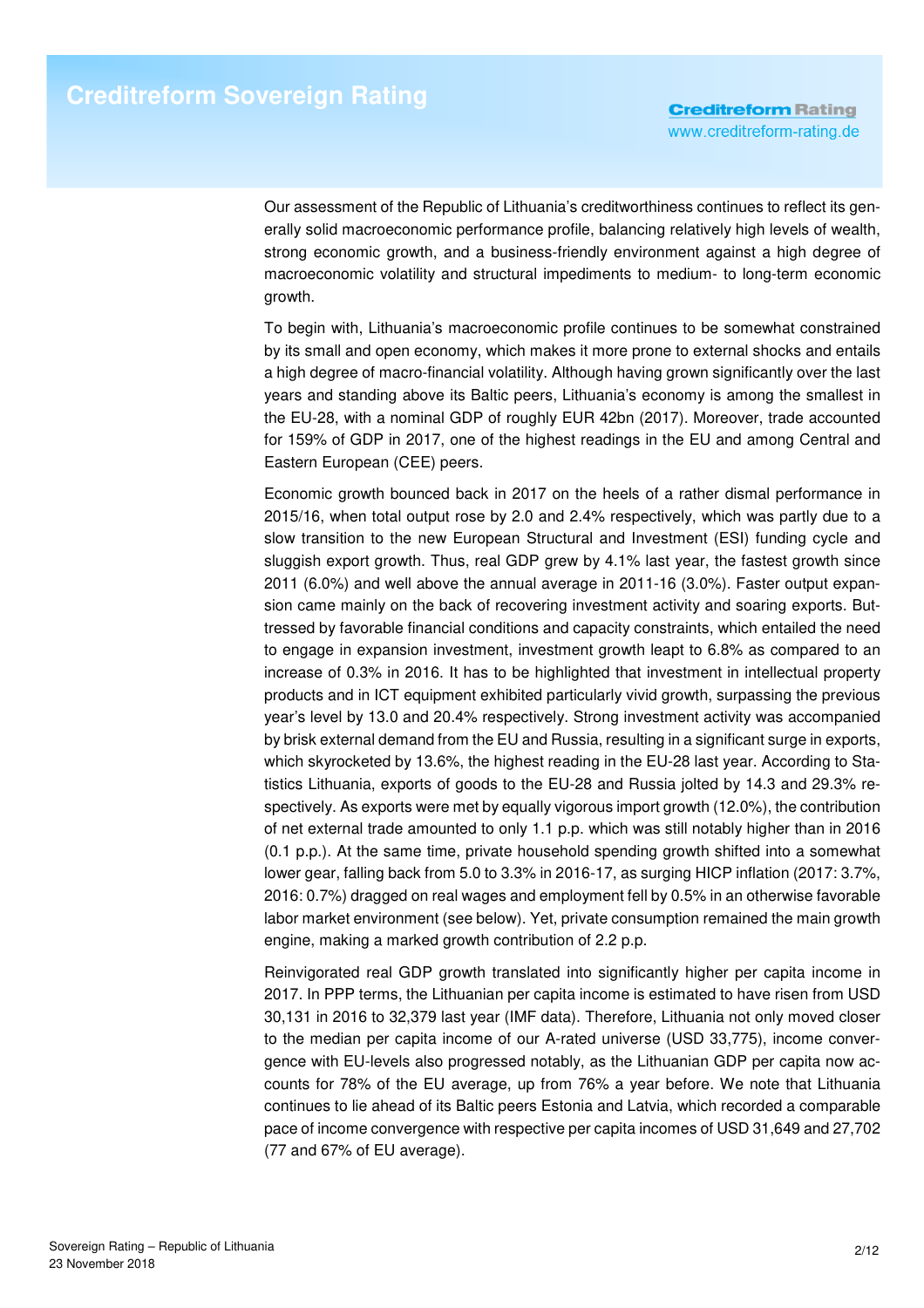Looking forward, income convergence is set to continue, facilitated by solid growth this and next year. Net external trade's growth contribution is likely to turn negative again, as import growth should outpace export growth. While we expect exports to decelerate, reflecting weaker growth and slackening external demand from main markets in Europe as well as base effects, import-intensive investment and household spending will presumably provide a strong boost to imports.

Thus, robust domestic demand is set to spur economic growth. In particular, we expect that investment will continue to thrive, buoyed by healthy loan growth backed by low funding costs, and high capacity utilization, but also due to a faster drawdown on ESI funds. Capacity utilization in the Lithuanian industry sector has been high and upward trending for several years; in Q4-18 it stood at 77.4%, unchanged from last year's fourth quarter, but steadily above the long-term average (2000-18) of 69.6%. Moreover, we expect that ESI fund absorption will gain further traction and the project pipeline will be extended going forward. Experience with the programming periods 2007-13 and 2014-20 shows that the flow of funds typically starts late and can be expected to be significantly scaled up as early as two to three years after the start of the funding cycle, while EU member states are permitted to draw on funds up to three years after the end of the period. According to latest EU Cohesion data, financial funds allocated to selected projects increased from around EUR 5.03bn at the end of 2017 to EUR 6.12bn by 15-Nov-18, and the amount of funds spent climbed to roughly EUR 2.51bn – corresponding to 61.5 and 25.1% of planned investment respectively.

Private consumption is also set to remain strong, underpinned by the well-performing labor market and concurrent wage growth. In addition, we expect that real disposable income will be aided by declining inflationary pressures (2018e: 2.6%) and the positive effects of the tax and social security reforms (see below). Upbeat economic sentiment signals that domestic demand is likely to continue on its upward trajectory. Throughout 2018 the EU Commission's Economic Sentiment Indicator saw a further rise to its highest level since the end of 2007, with industrial and consumer confidence high and rising.

The Lithuanian labor market continued to tighten. Reflecting the benign economic development and a declining working-age population, the quarterly average of the harmonized unemployment rate (s.a.) edged down from 6.8% in Q3-17 to 6.2% in this year's third quarter, representing the lowest level since Q2-08 and below the EU-28 average of 6.8%. What is more, Lithuania's employment and participation rates climbed to new record highs, posting at 72.0 and 76.7% in Q2-18 respectively (Eurostat LFS, 15-64y, s.a.). We also note that employment growth rebounded in Q2, having turned positive for the first time since the last quarter of 2016.

Going into 2018, quarterly national accounts data illustrate that domestic demand has indeed been able to sustain its growth momentum. Investment and private consumption both continued to rally, lifting quarterly real GDP growth to 3.7 and 3.8% y-o-y in the first half of 2018. According to Statistic Lithuania's first estimate, real GDP took a hit in the third quarter, with the yearly rate being dented to 2.7% (Q3-17: 3.8%), partly mirroring the slower pace of growth in the euro area. We believe that this was only a transitory setback and that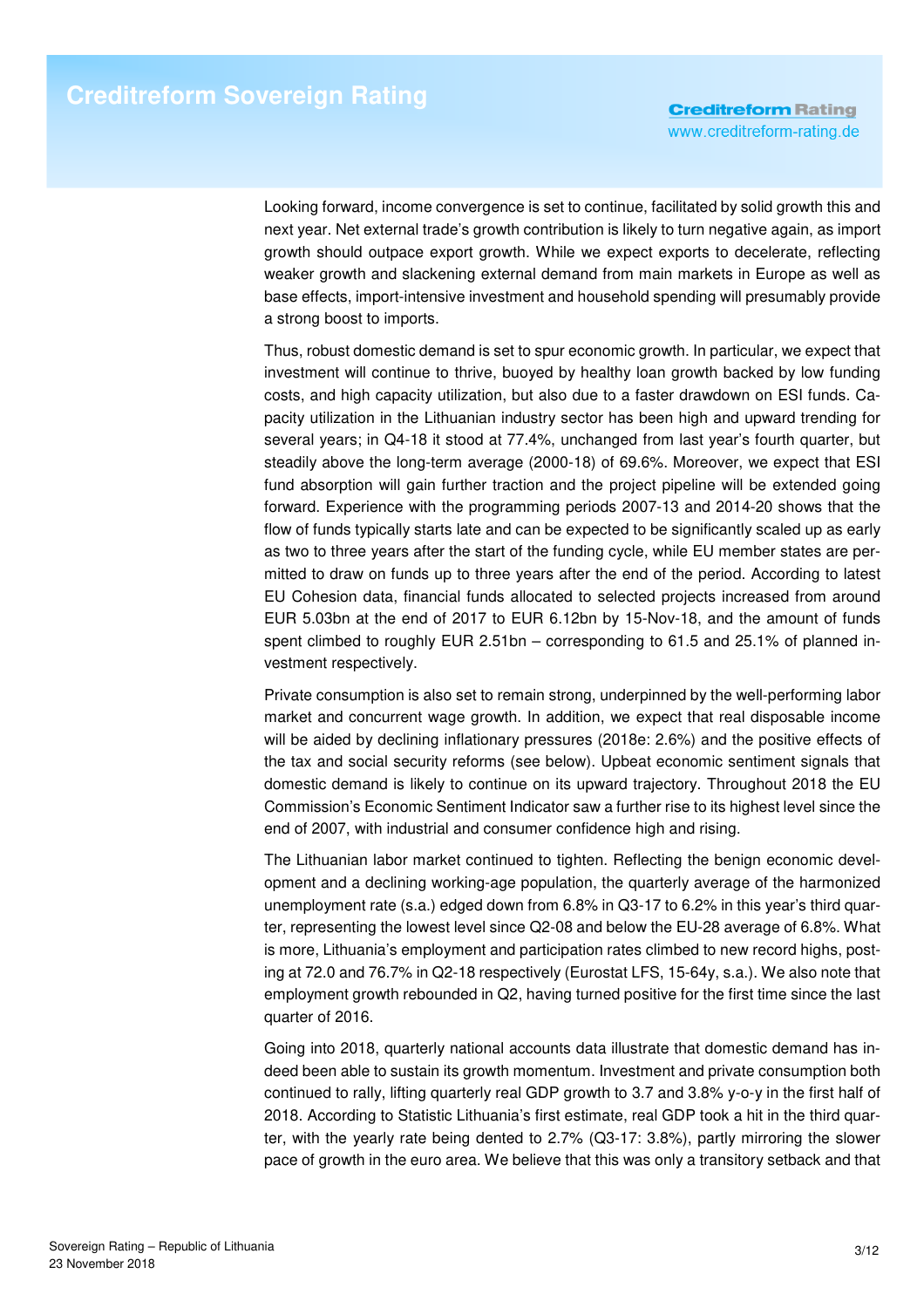the Lithuanian economy will follow its solid underlying trend, expecting total output to grow by 3.3% in 2018, before easing to 2.8% next year.

Despite the solid growth momentum, Lithuania's medium-term challenges persist. Most prominently, demographics are likely to weigh on potential output further out, as ageing and emigration should result in a shrinking working-age population, aggravating skill shortages and curbing labor input. According to the EU's Ageing Report 2018, the Lithuanian old-age dependency ratio is forecast to increase sharply from 29.0% in 2016 to 46.4% by 2030, not only significantly higher than in the EU-28 (39.5%) but also one of the highest readings among the EU-28 members.

Negative net migration is adding to the decline in its working-age population, more so as emigration mainly affects prime-age and high skilled workers. On a positive note, immigration has significantly increased more recently. Drawing on monthly migration data from Statistics Lithuania, the number of immigrants up to October 2018 totaled 31,871 people, resulting in a net migration of -4,259 people – as compared to a net migration of -30,171 and -27,557 in 2016 and 2017 respectively. Certainly, it is too early to speak of a trend reversal, but policy changes related to restrictions on permissible professions for workers from third countries as well as periodic updates of a list of high skilled occupations the economy is currently lacking appear to bear fruit. Still, Lithuania's working-age population is projected to decline by 8.2 p.p. to 57.9% of total pop in 2016-30, the largest decrease in the EU.

Furthermore, Lithuania's trend growth has been dragged down by relatively weak labor productivity growth, which averaged at 2.4% p.a. in the period between 2009 and 2017 – significantly below the pre-crisis average of 6.0% (2000-08). To be sure, surging investment lifted the growth rate of real labor productivity per hour worked to 7.0% in 2017, corresponding to a six-year high. However, real labor productivity thus stood only 5.2% above the level of 2014, recording an annual average growth rate of 1.8% over the last three years, one of the weakest performances among the CEE economies. Consequently, nominal labor productivity per hour worked has been virtually stagnant as a percentage of the EU total, standing at 66.8% in 2017, almost unchanged as opposed to 2014 (66.4%).

This underscores the importance of sustained investment growth to the Lithuanian economy. Unfortunately, the recovery of investment activity has been tepid so far, mirrored by an investment-to-GDP post-crisis average of 18.3%. In the run-up to the crisis, total investment equaled 23.4% of GDP. What is more, at currently 19.3% of GDP, investment stands well below the levels observed in Estonia or Latvia, where investment accounts for 24.6 and 21.3% of GDP respectively (EU average 20.3%). As elaborated above, investment has picked up recently and should accelerate on the back of capacity constraints, investmentenhancing reforms, and a larger take-up of EU funds. Nevertheless, it has to be pointed out that available EU funds can be expected to be lower in the next multi-annual EU budget framework. According to Bank of Lithuania calculations, cohesion policy and agricultural policy funds may equal 2.7% of nominal GDP p.a. in the funding cycle 2021-27 as compared to 3.9% for 2014-20.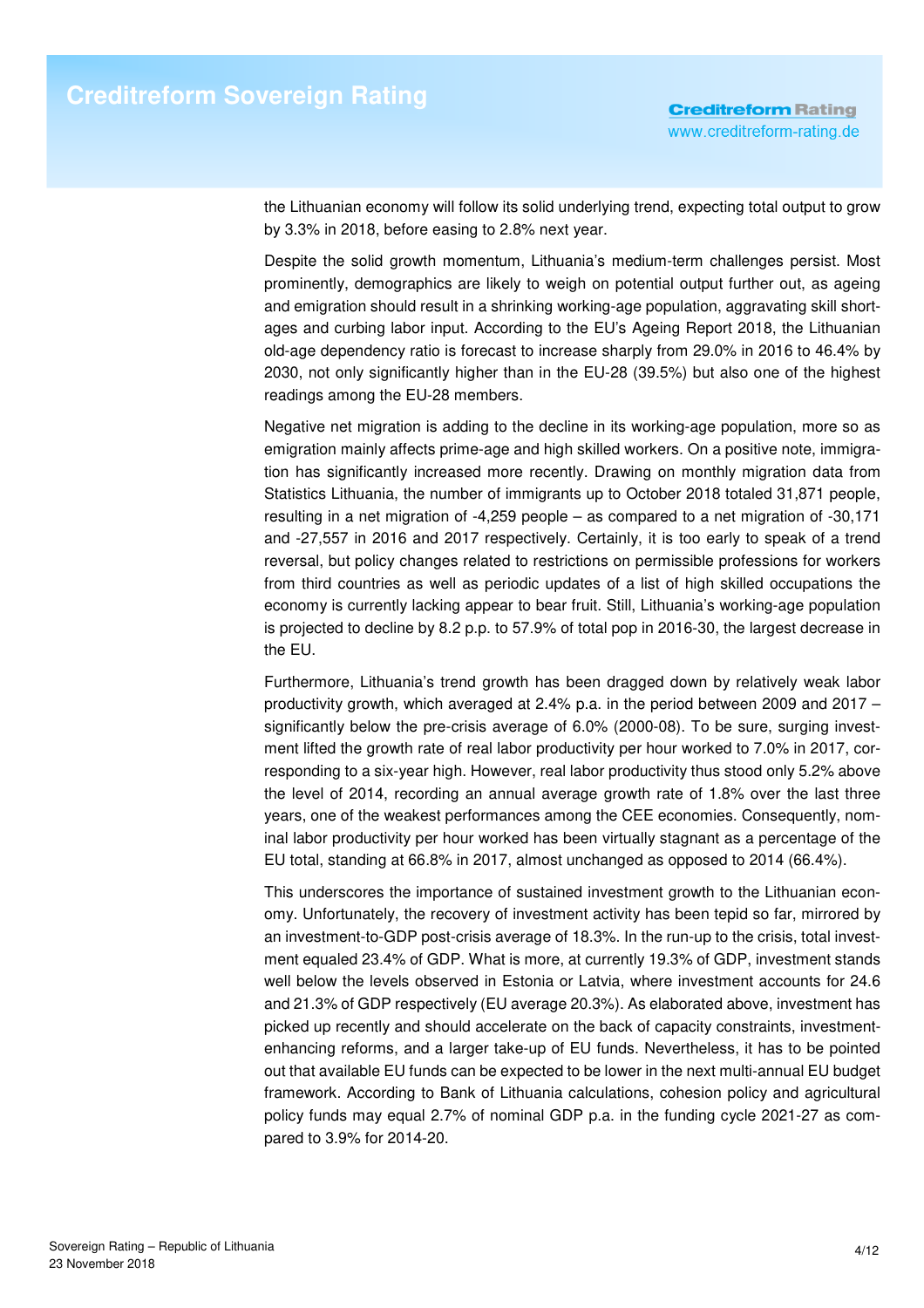Meanwhile, unabated rapid wage growth continues to harbor significant risks in terms of endangering the economy's cost competitiveness given rather sluggish labor productivity gains. Against the backdrop of the increasingly tight labor market, wages have been persistently rising over the last couple of years. In this year's second quarter, average monthly earnings were up by 10.7% y-o-y (Q2-17: 9.0%). We assess that public sector earnings have also shot up more recently, while private sector wage growth has hovered at around 10% since mid-2016. Rapidly rising minimum wages have played a pivotal role in this regard. In early 2019, there will be another increase in minimum wages, then standing at EUR 430, almost 50% above the level seen in 2014.

Although further developments should be monitored carefully, we observe no detrimental effects on Lithuania's cost competitiveness at the current juncture. Its share in global export markets has been moving sideways since 2013. Also, we assess that real unit labor costs fell for the first time since 2012, edging down by 0.5% in 2017, as strong investment helped to raise labor productivity growth to heights not seen in years. Thus, real ULC in Lithuania were on par with the euro area (-0.3%) and compared well to the development in Latvia and Estonia.

The impact of rising wages appears to be tempered by companies' recourse to profits. On average, the net profit margin of Lithuanian enterprises fell from 2.2 to 2.1% in 2015-17, while net profit to equity has been broadly stable over the last few years. Moreover, we view Lithuania as well-situated in terms of non-cost competitiveness. According to the latest Doing Business report 2019, the World Bank attests Lithuania to stand out as the most business-friendly country in the euro area, ranking the country at 14 out of 190 economies, up from rank 16 last year, and ahead of its Baltic peers as well as economies such as Finland (17), Germany (24), and Ireland (23).

In our opinion, such positive results also testify to the generally high quality of Lithuania's institutional setup, which we continue to view as a credit support. It has to be mentioned that the sovereign has ample room to improve as compared to the euro area average, as reflected by the most recent edition of the World Bank's Worldwide Governance Indicators (WGIs), which represent our preferred measure of good governance and the institutional framework. Thus, Lithuania is ranked at 42 out of 209 economies as regards the quality of policy formulation and implementation, while it stands at rank 41 when it comes to the perception of freedom of expression and free media (euro area median ranks 33 and 45 respectively). Furthermore, we assess a considerable gap with regard to the WGI Control of Corruption, concerning which the sovereign performs well below the euro area average (rank 63 vs. 41). Yet, Lithuania's WGIs are essentially in line with the median of our A-rated universe and compare well with the respective CEE peer median values.

Additionally, we are observing a marked long-term improvement in all WGIs we consider, which has also been facilitated by Lithuania's accession to EU and EMU. The sovereign benefits from EU/EMU membership, involving significant trade integration, financial support via EU funds, and the adoption of common standards and rules. By contrast, we view the country as exposed to geopolitical risks, i.e. large shocks arising from tensions with Russia or a deterioration of the relationship between Russia and the EU more generally. Against this background, we assess that Lithuania is among the most energy dependent EU-28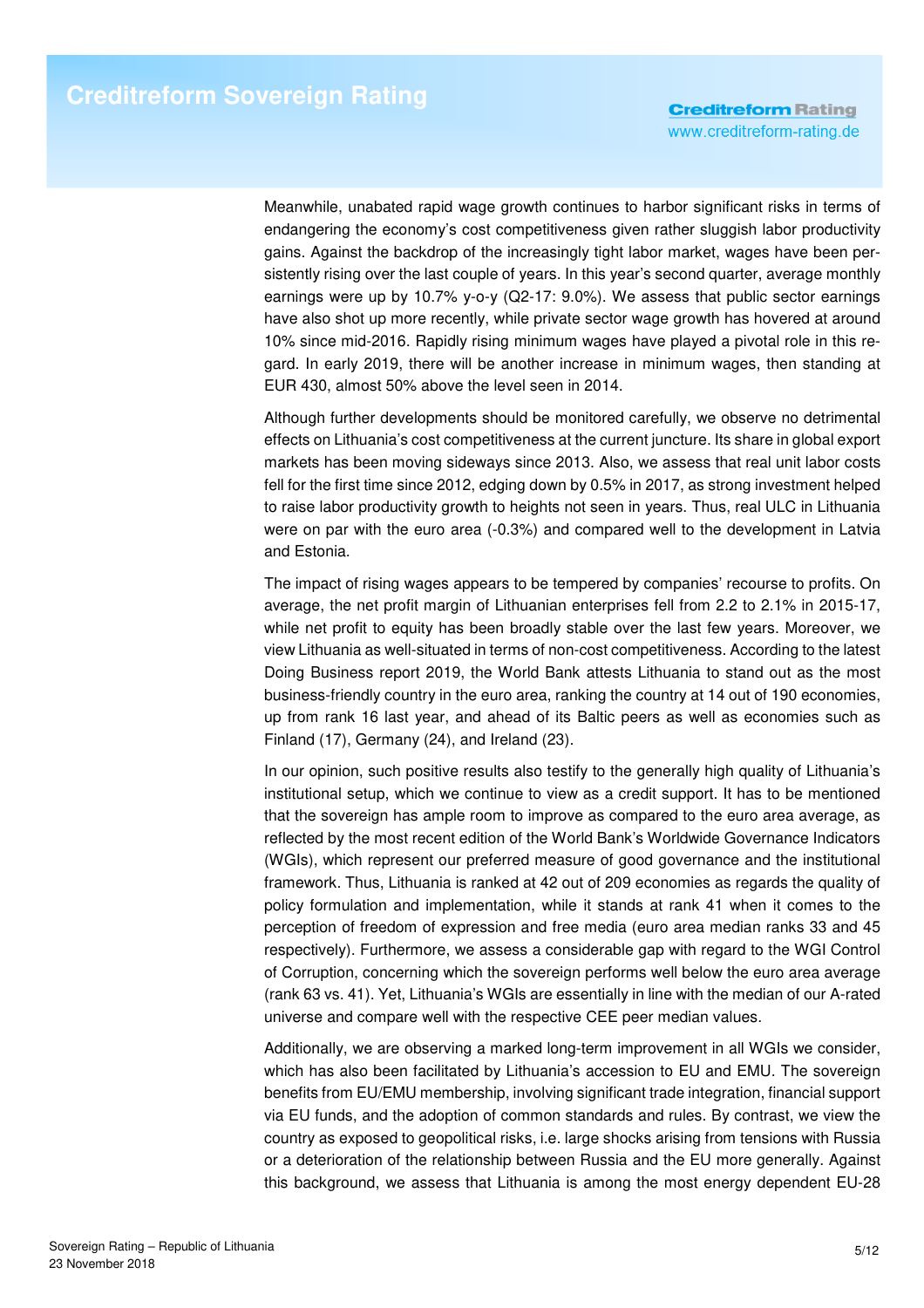members, importing 77.4% of its total energy consumption (2016 Eurostat data). At the same time, Russia accounts for 74.8% of its solid fuel imports and 75.2% of total petroleum product imports, although this share has decreased over the last decade (2007: 87.6 and 88.4% respectively).

Authorities are forging ahead with structural reforms in a bid to tackle long-standing structural weaknesses pertaining to the overarching goals of increasing labor productivity, mitigating the adverse impact of demographic developments, and reducing pervasive inequality and poverty. Regarding the latter, Lithuania is still among the EU members with the highest share of people at risk of poverty or social exclusion (2017: 29.6%) and displays one of the highest levels of inequality (Gini coefficient 41.3%, second to Bulgaria). In September 2018, the parliament endorsed an encompassing roadmap for the years up to 2030, namely the Strategy for the Demographic, Migration, and Integration Policy.

To promote productivity growth and raise public investment efficiency, the government envisaged, among others, reducing the regulatory burden by amending the Law on Public Administration, setting up a new public investment management procedure, streamlining the innovation system and the respective legal requirements by means of the Law on Technologies and Innovations, and implementing government support programs to incentivize innovation and improve cooperation between science and business in the field of R&D. A so-called National Productivity Board was established in late 2017, responsible for drawing up concrete proposals for reform actions – with the first annual productivity report awaited towards the end of this year.

While the government continues its efforts for the improvement of the health system performance by consolidating the network of healthcare institutions, policy-makers are also striving for an enhancement of the quality and efficiency of education, e.g. by modernizing content and equipment of education, and of the network of VET institutions. Earlier this year, the Law on Education was put in place, promoting higher quality in preparatory and primary education.

Last year's government reformation involved a split of the Social Democrats, and led to the Farmers and Greens Union (54/141 seats in Seimas), together with the newly formed Social Democratic Labor Political Group (11 seats), finding themselves in a minority government. Policy-making and the adoption of reform actions may have become somewhat more cumbersome and time-consuming. In view of a broad consensus across parties on key policy objectives, policy continuity should be given and authorities will move forward in implementing their action plan.

A case in point was the adoption of a landmark package of tax and social security reforms in June 2018, which is aimed at mitigating poverty and inequality by making the tax and pension system more inclusive. As a consequence of multiple amendments to the Personal Income Tax Law, the Law on State Social Insurance and the Law on the Accumulation of Pensions, new PIT rates and PIT reliefs will be introduced, and the threshold and scope for non-taxable income (NTA) will be gradually extended. Moreover, employee's social security contributions are about to be consolidated and an upper bound (i.e. ceiling) will be applied. The pension system will also undergo several changes, with the amendments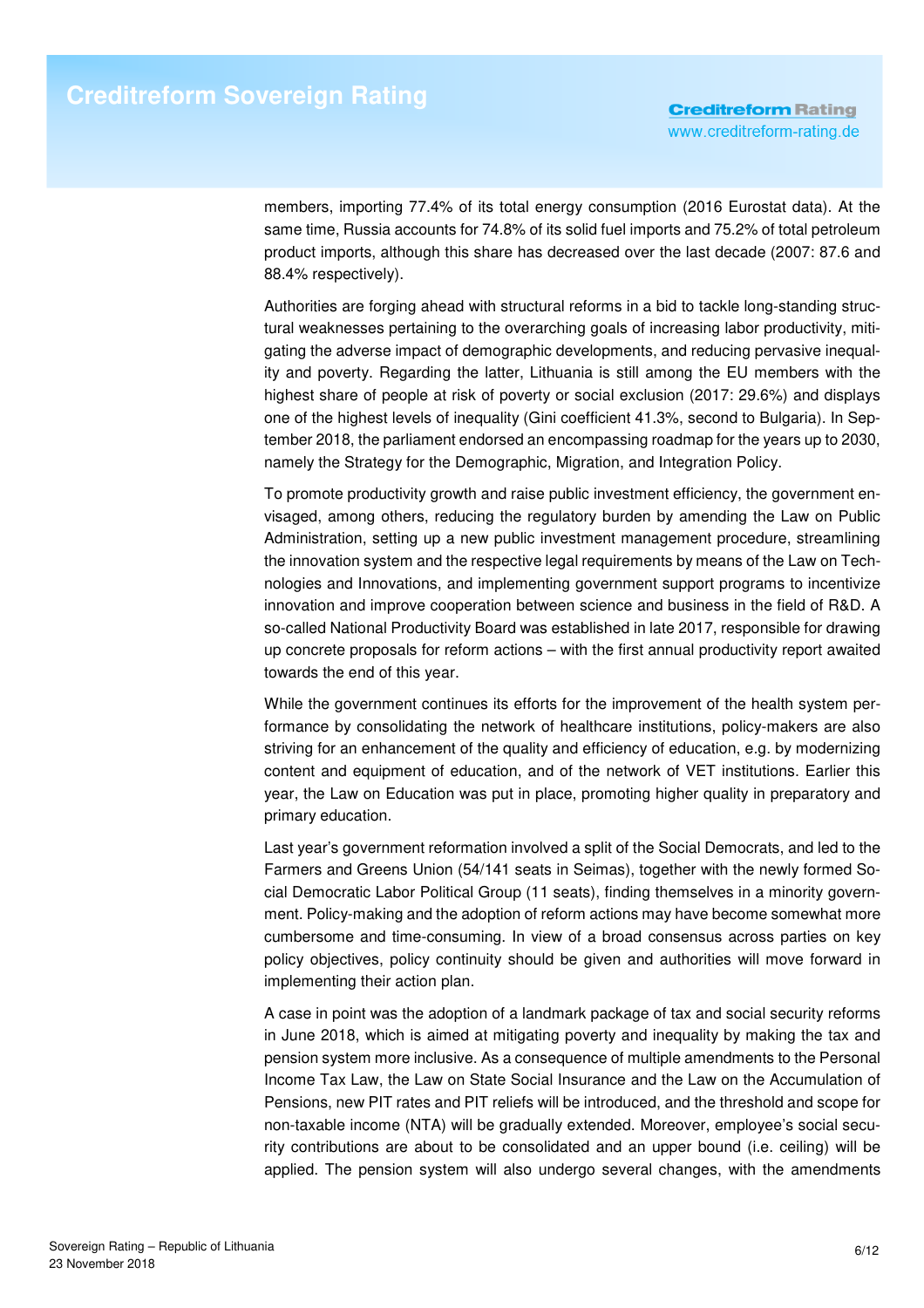geared towards moving the basic pension to the state budget and better linking benefits with social contributions, while strengthening the second pillar. The number of contributors to the system is foreseen to be increased and resident involvement in the pensions system fostered. Also, social assistance pensions will be ramped up and pension bonuses for disadvantaged groups are to be established.

The increase in NTA and the reduction of social security contribution rates are likely to contribute to stronger social protection and a lower tax wedge for low-income earners. Meanwhile, further measures geared towards curbing inequality and poverty are planned, as policy-makers intend to increase child benefits and advance a social housing fund as well as a new support program for young families.

Despite costly structural reforms, Lithuania's public finances are likely to remain healthy and fiscal metrics should improve. In this vein, our sovereign assessment continues to be underpinned by the sovereign's sustainable fiscal policy, which features moderate and gradually declining government debt accompanied by decreasing interest costs as measured by general government revenue.

Fiscal consolidation efforts are ongoing and the government was able to record a headline surplus for the second year in a row. After having made huge strides in reducing the general government deficit from 8.9% to 0.3% of GDP in 2011-15, 2017 saw a surplus of 0.5% of GDP, slightly up from 0.3% of GDP in 2016. The improvement was mainly due to expenditure constraint. Final consumption expenditure and the public wage bill grew significantly less dynamic than nominal GDP, falling by 0.6 and 0.3 p.p. to 16.4 and 9.5% of GDP. Concurrently, economic activity and strong wage growth led to a briskly rising intake of income taxes and strong VAT collection, posting y-o-y increases of 3.7 and 9.4% respectively. Net social security contributions also contributed notably to revenue generation, edging up by 9.4% on the year.

Accordingly, general government debt came in a touch lower, dropping from a moderate 39.9% of GDP in 2016 to 39.4% last year. It has to be highlighted that Lithuania already exhibits one of the lowest debt levels among the EU-28 members and the third lowest in the euro area, only undercut by Luxembourg and Estonia. Going forward, we assume that government debt will follow a gradually declining downward path in the medium-term. That being said, debt can be expected to spike next year, as authorities envisage pre-financing the redemption of Eurobonds in early 2020.

Equally important is that Lithuania's gross debt has become increasingly affordable over the past years, and we expect interest outlays to fall further as measured by revenue as well as GDP. Last year, interest expenditure fell to its lowest level since 2008 (1.9%), accounting for 3.3% of general government revenue, down from 3.9% in 2016.

We note that the sovereign has a track record of consistently outperforming its fiscal targets since 2014. For now, we believe that policy-makers are in a promising position to manage the demanding balancing act of addressing its reform priorities of raising labor productivity and mitigating demographic pressures, while avoiding significant fiscal slippages. Looking forward, fiscal prudence should be further promoted by the budget framework reform, which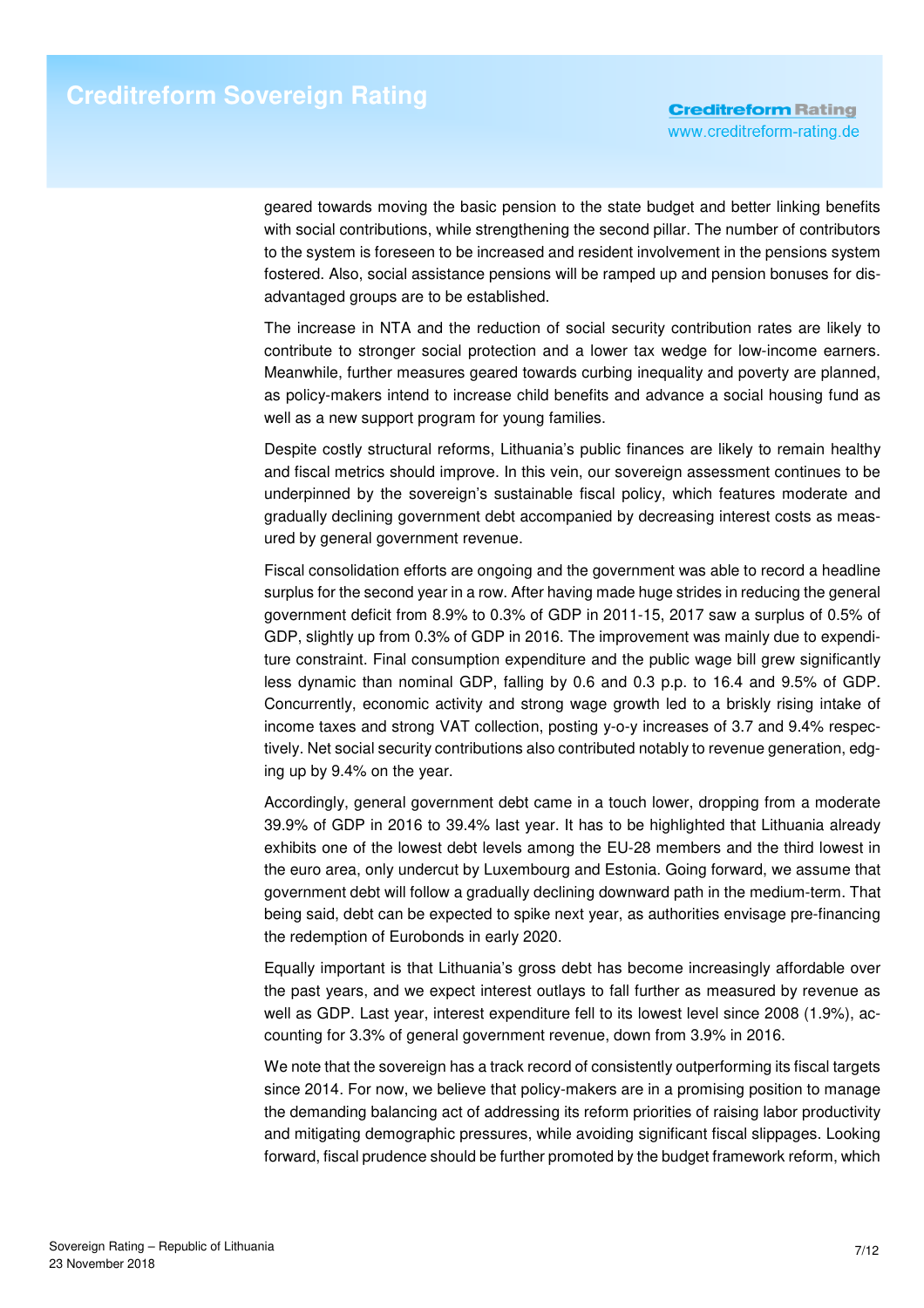aims to ameliorate medium-term budget planning by better linking multi-year budgets with strategic planning. The new framework is planned to be applied from 2021 onwards.

With a view to public finances in 2018 and 2019, moderate headline surpluses of 0.6 and 0.4% of GDP should be achieved, implying that the government is likely to comply with its fiscal targets. Above all, the aforementioned structural reforms entail a host of measures on the revenue and expenditure side. The biggest items should be budget neutral, i.e. increase of PIT rates and reduction of social security rates on the one hand and transferring pensions to the state budget on the other. Furthermore, the budget foresees additional costs associated with granting financial support to young families, scaling up child benefits, and increasing wages in the public sector (education, health care, budgetary institutions). These shall essentially be counter-financed by enhancing the efficiency of the state's tax administration. Thus, authorities plan with an additional intake of CIT, PIT, VAT, excise duties, and social security contributions of approx. 0.4 and 0.5% of GDP in 2018 and 2019 respectively. We note that VAT collection has improved over the years, but Lithuania still has one of the highest VAT gaps in the EU-28 (24.5% of VTTL vs. an EU-average of 12.3%). The budget also includes measures to reduce Lithuania's pervasive shadow economy (estimated at 18.2% of GDP in 2017).

In any event, economic activity and strong wage growth should provide for robust revenue generation. Budget execution data up to Q3 indicates that 2018 is going to be another year of vividly growing tax revenues, with income and profit taxes standing 10.2% above the previous year's level, and VAT and excise duty collection having risen by 3.5 and 8.3% respectively. Fiscal risks thus appear manageable, although the yield of measures geared towards improving tax collection may turn out to be lower than projected, and the final budgetary impact of the tax and pension reform is shrouded by a certain degree of uncertainty, in view of the plethora of revenue and expenditure measures. The Ministry of Finance reckons that public guarantees will total 0.9% of GDP in 2018 and inch up to 1.1% of GDP next year. Even if we include the capital subscribed to the European Stability Mechanism, approx. 6.8% of 2017 GDP, contingent liability risks appear rather limited.

Meanwhile, we view housing market risks to banking sector stability as largely contained, and we do not observe imbalances on the housing market at this stage. House prices are continuing on their upward trajectory, as the 3-year-growth rate has risen by 13% or more since Q3-15 (OECD data). Still, in this year's second quarter, real house prices stood roughly 25% below their peak in Q1-08, and well-anchored affordability metrics do not signal serious imbalances regarding the housing market, with the price-to-income and priceto-rent ratios standing 19.3 and 17.5% below their respective long-term averages (2006- 18). The household sector displays one of the healthiest balance sheets in the EU, with debt accounting for 26.2% of GDP in 2017, the lowest level since 2006 (Eurostat consolidated financial accounts data). In view of dynamic mortgage lending and housing market activity, the Bank of Lithuania raised the countercyclical buffer requirement again, to 1% effective from June 2019, after it had been lifted to 0.5% at the end of 2017.

Moreover, the small-sized and highly concentrated banking sector, with assets-to-GDP amounting to 61.5% of GDP, is almost entirely controlled by foreign branches and subsidiaries (55.8% of GDP) and in good shape. According to EBA data, the CET 1 ratio equated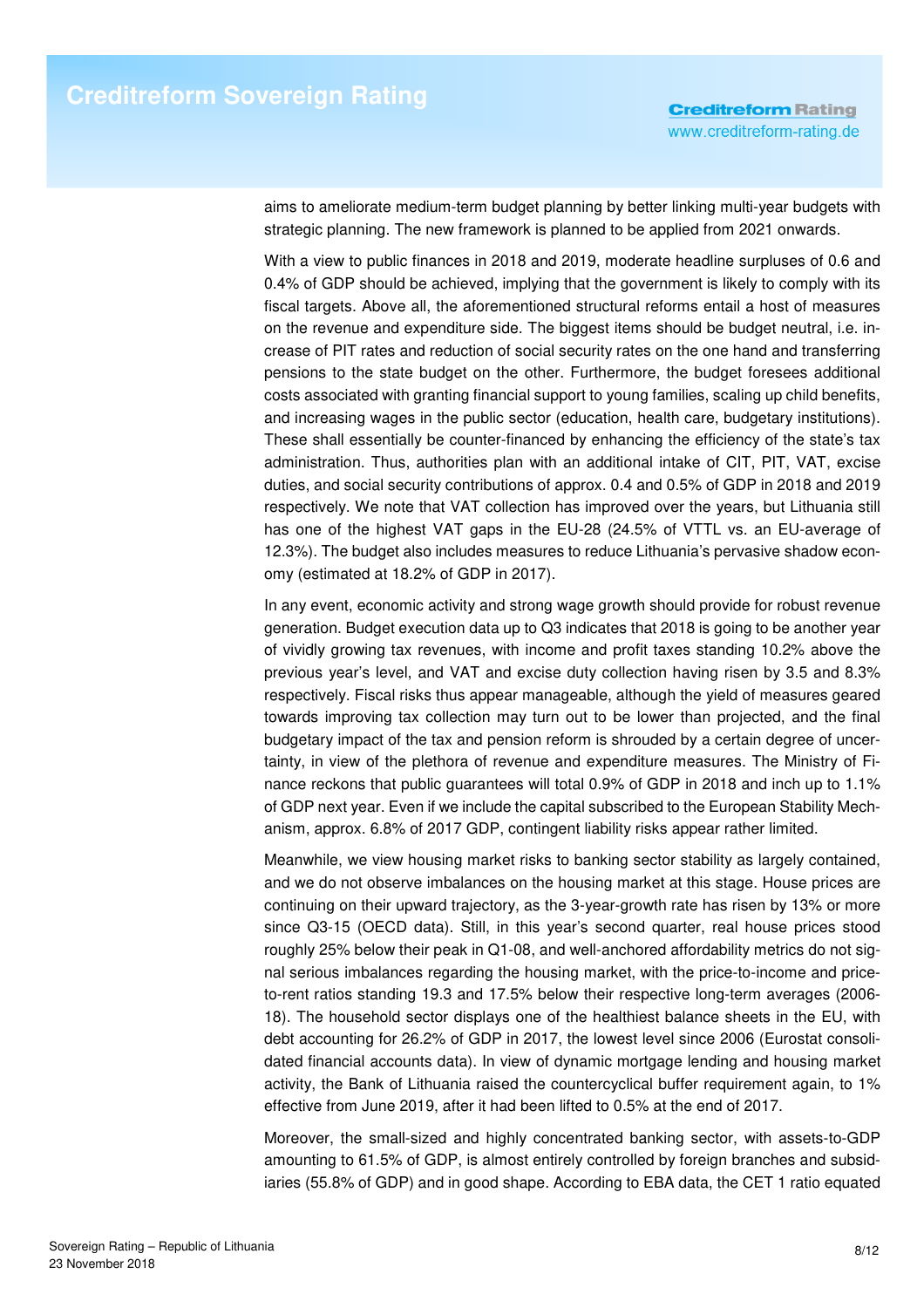to 19.3% in Q2-18, well above the EU average of 14.5%. With a NPL ratio of 2.7% (EU-28: 3.6%), asset quality is high, and considering that the loans-to-deposit ratio has hovered at around 100% since the last quarter of 2014, banking sector liquidity appears to be sufficient.

Turning to the external sector, Lithuania remains highly exposed to external risks, while the still large and negative net international investment position (NIIP) has continued to improve, and we view risks as mitigated by the large FDI-share in external liabilities. The NIIP has dwindled to its lowest level since the beginning of 2004, climbing to -34.5% of GDP in the second quarter of 2018, up from -40.8% of GDP in Q2-17. Short- to medium-term risks are tempered by the fact that the highly negative NIIP is mainly due to foreign direct investment, which reduces the risk of a large and sudden capital outflow. In 2017 net FDI totaled -28.1% of GDP and thus accounted for almost 80% of Lithuania's NIIP. Although Lithuania remains in a net debtor position, net external debt is steadily declining, amounting to 19.2% of GDP (Q2-18) after 23.8% a year before. While the general government sector accounts for the largest share of net external debt, its long-term improvement was largely driven by deleveraging in the banking sector. The deposit-taking institutions' share in net external debt totaled approx. 21% in Q2-18 as compared to 74% ten years ago. In terms of competitiveness, we note that Lithuania does not appear to be the prime destination for FDI among CEE economies, as the FDI inflow is comparatively low, with inward FDI amounting to only 41% of GDP in 2017 as compared to 96 and 59% of GDP in Estonia and Latvia respectively.

The NIIP improvement was also supported by current account developments. Lithuania's current account shifted into a surplus of 0.9% of GDP last year, up from -0.8% of GDP in 2016. The surplus was underpinned by a significant widening in the trade of services surplus, which leapt from 5.8 to 7.4% of GDP in 2016-17 (2007-16 average 3.8%). Going forward, we expect the current account to re-enter negative territory and moderately widening deficits on the grounds of strong domestic demand boosting imports.

# **Rating Outlook and Sensitivity**

Our Rating outlook on the long-term sovereign rating is positive, as we assume that the risk situation underlying the key factors affecting sovereign credit risk – including macroeconomic performance, institutional structure, fiscal sustainability, and foreign exposure – is likely to improve over the next 12-24 months.

We could raise Lithuania's sovereign rating if general government debt and interest outlays continue on their expected gradual downward trajectory, if Lithuanian medium-term growth remains robust and per capita income continues to converge towards EU levels, or if we observe signs that structural reforms make growth more inclusive and have a bearing on adverse demographic trends and labor productivity.

While the positive outlook indicates that a downgrade is rather unlikely, downward pressure on the outlook or rating could arise if medium-term growth contracts significantly, resulting from structurally weak growth in key trading partners over a protracted period of time, or from reemerging financial imbalances, driven by e.g. unsustainable credit and/or house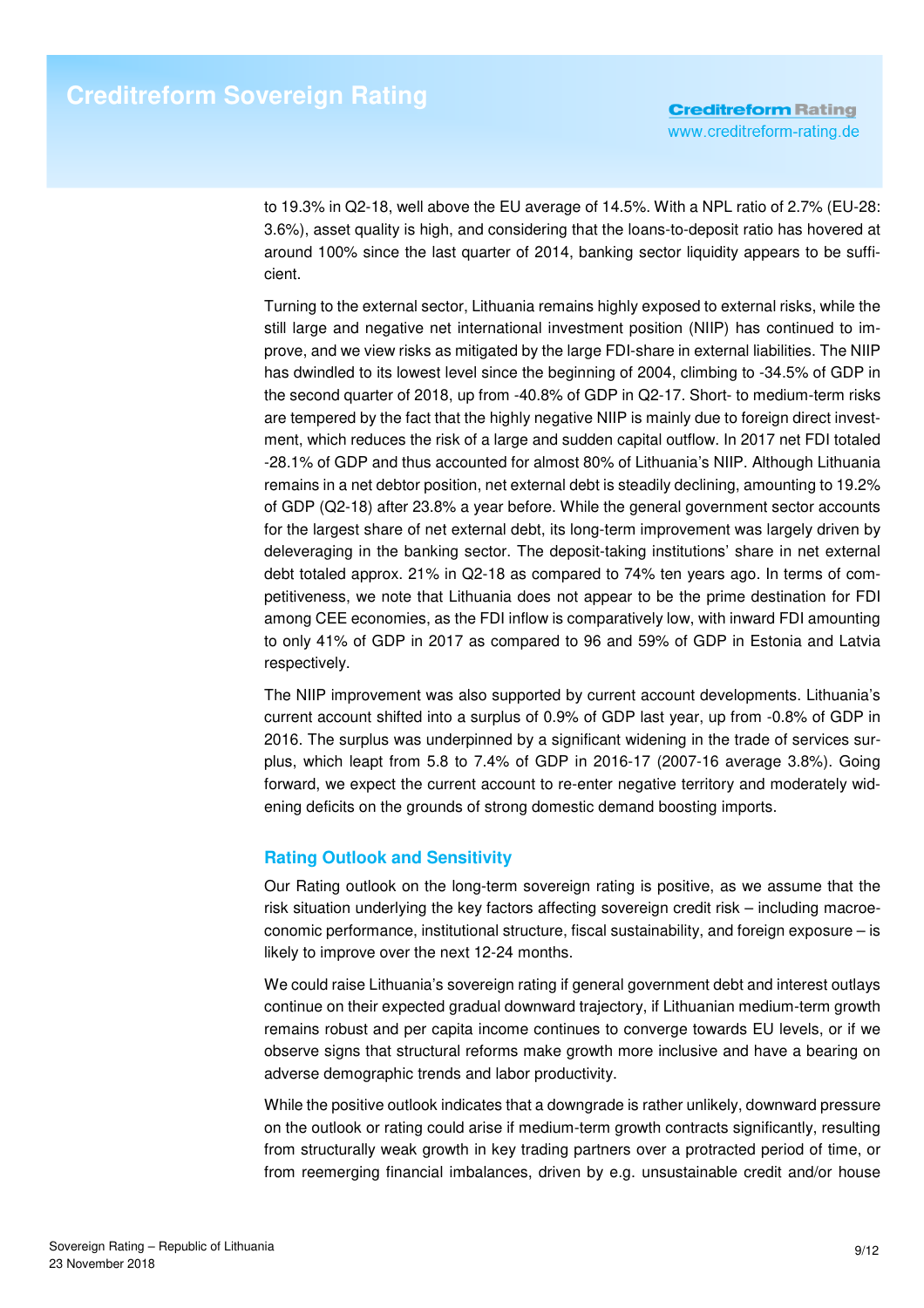price growth. Credit ratings may also be lowered if fiscal measures employed in the course of the comprehensive structural reform package lead to significantly derailed public finances, if the geo-political situation with regard to Russia escalates, or if unabated rapid wage growth was not met by labor productivity growth, undermining competitiveness and Lithuanian potential output.

Primary Analyst Johannes Kühner Sovereign Credit Analyst j.kuehner@creditreform-rating.de +49 2131 109 1462

Chair Person Benjamin Mohr Head of Sovereign Ratings b.mohr@creditreform-rating.de +49 2131 109 5172

## **Ratings\***

| Long-term sovereign rating                       | A /positive |
|--------------------------------------------------|-------------|
| Foreign currency senior unsecured long-term debt | A /positive |
| Local currency senior unsecured long-term debt   | A /positive |
| *) Unsolicited                                   |             |

# **Economic Data**

|                                       | 2013   | 2014   | 2015   | 2016   | 2017   | 2018e  | 2019e  |
|---------------------------------------|--------|--------|--------|--------|--------|--------|--------|
| Real GDP growth                       | 3.5    | 3.5    | 2.0    | 2.4    | 4.1    | 3.3    | 2.8    |
| GDP per capita (PPP, USD)             | 25.959 | 27,622 | 28.755 | 30.131 | 32.379 | 34.829 | 37,162 |
| HICP inflation rate, y-o-y change     | 1.2    | 0.2    | $-0.7$ | 0.7    | 3.7    | 2.6    | 2.3    |
| Default history (years since default) | n.a.   | n.a.   | n.a.   | n.a.   | n.a.   | n.a.   | n.a.   |
| Life expectancy at birth (years)      | 74.1   | 74.7   | 74.6   | 74.9   | n.a.   | n.a.   | n.a.   |
| Fiscal balance/GDP                    | $-2.6$ | $-0.6$ | $-0.3$ | 0.3    | 0.5    | 0.6    | 0.4    |
| Current account balance/GDP           | 0.8    | 3.2    | $-2.3$ | $-0.8$ | 0.9    | n.a.   | n.a.   |
| External debt/GDP                     | 70.4   | 69.9   | 75.7   | 85.2   | 83.6   | n.a.   | n.a.   |

Source: International Monetary Fund, Eurostat, own estimates

# **Appendix**

#### **Rating History**

| <b>Event</b>          | <b>Publication Date</b> | <b>Rating /Outlook</b> |
|-----------------------|-------------------------|------------------------|
| <b>Initial Rating</b> | 26.11.2016              | A /stable              |
| Monitoring            | 24.11.2017              | A /stable              |
| Monitoring            | 23.11.2018              | A /positive            |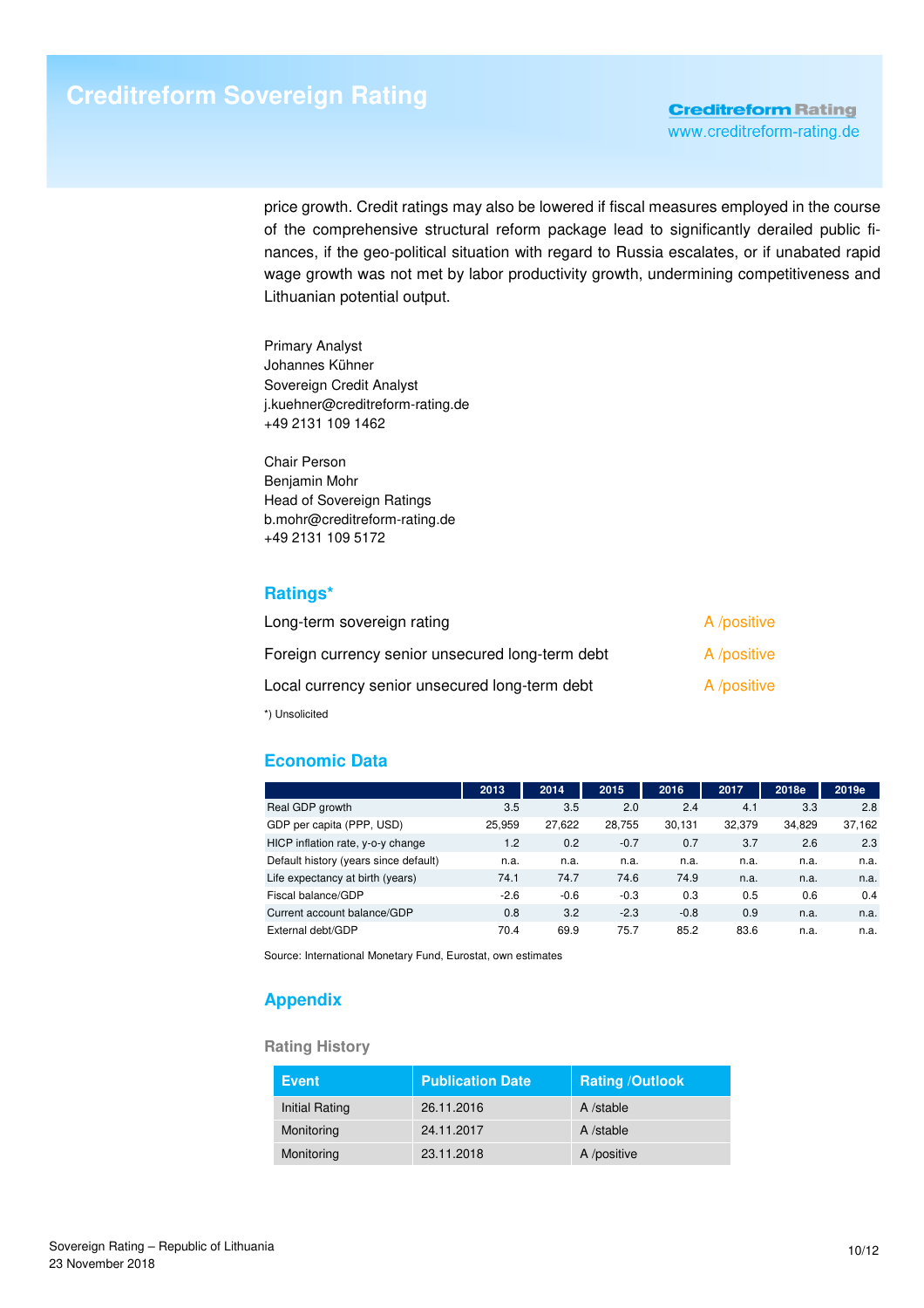#### **Regulatory Requirements**

In 2011 Creditreform Rating AG (CRAG) was registered within the European Union according to EU Regulation 1060/2009 (CRA-Regulation). Based on the registration Creditreform Rating AG is allowed to issue credit ratings within the EU and is bound to comply with the provisions of the CRA-Regulation.

This sovereign rating is an unsolicited credit rating. Neither the rated sovereign nor a related third party participated in the credit rating process. Creditreform Rating AG had no access to the accounts, representatives or other relevant internal documents for the rated entity or a related third party.

The rating was conducted on the basis of CRAG´s "Sovereign Ratings" methodology in conjunction with its basic document "Rating Criteria and Definitions". CRAG ensures that methodologies, models and key rating assumptions for determining sovereign credit ratings are properly maintained, up-todate, and subject to a comprehensive review on a periodic basis. A complete description of CRAG´s rating methodologies and basic document "Rating Criteria and Definitions" is published on the following internet page: www.creditreform-rating.de/en/regulatory-requirements/.

To prepare this credit rating, CRAG has used following substantially material sources: International Monetary Fund, World Bank, Organization for Economic Co-operation and Development, Eurostat, European Commission, European Banking Authority, European Central Bank, World Economic Forum, Central Bank of Lithuania, Ministry of Finance Lithuania, Official Statistics Portal Lithuania.

A Rating Committee was called consisting of highly qualified analysts of CRAG. The quality and extent of information available on the rated entity was considered satisfactory. The analysts and committee members declared that the rules of the Code of Conduct were complied with. No conflicts of interest were identified during the rating process that might influence the analyses and judgements of the rating analysts involved or any other natural person whose services are placed at the disposal or under the control of Creditreform Rating AG and who are directly involved in credit rating activities or approving credit ratings and rating outlooks. The analysts presented the results of the quantitative and qualitative analyses and provided the Committee with a recommendation for the rating decision. After the discussion of the relevant quantitative and qualitative risk factors, the Rating Committee arrived at a unanimous rating decision. The weighting of all risk factors is described in CRAG´s "Sovereign Ratings" methodology. The main arguments that were raised in the discussion are summarized in the "Reasons for the Rating Decision".

As regards the rating outlook, the time horizon is provided during which a change in the credit rating is expected. This information is available within the credit rating report. There are no other attributes and limitations of the credit rating or rating outlook other than displayed on the CRAG website. In case of providing ancillary services to the rated entity, CRAG will disclose all ancillary services in the credit rating report.

The date at which the credit rating was released for distribution for the first time and when it was last updated including any rating outlooks is indicated clearly and prominently in the rating report; the first release is indicated as "initial rating"; other updates are indicated as an "update", "upgrade or downgrade", "not rated", "affirmed", "selective default" or "default".

In accordance to Article 11 (2) EU-Regulation (EC) No 1060/2009 registered or certified credit rating agency shall make available in a central repository established by ESMA information on its historical performance data, including the ratings transition frequency, and information about credit ratings issued in the past and on their changes. Requested data are available on the ESMA website: https://cerep.esma.europa.eu/cerep-web/statistics/defaults.xhtml.